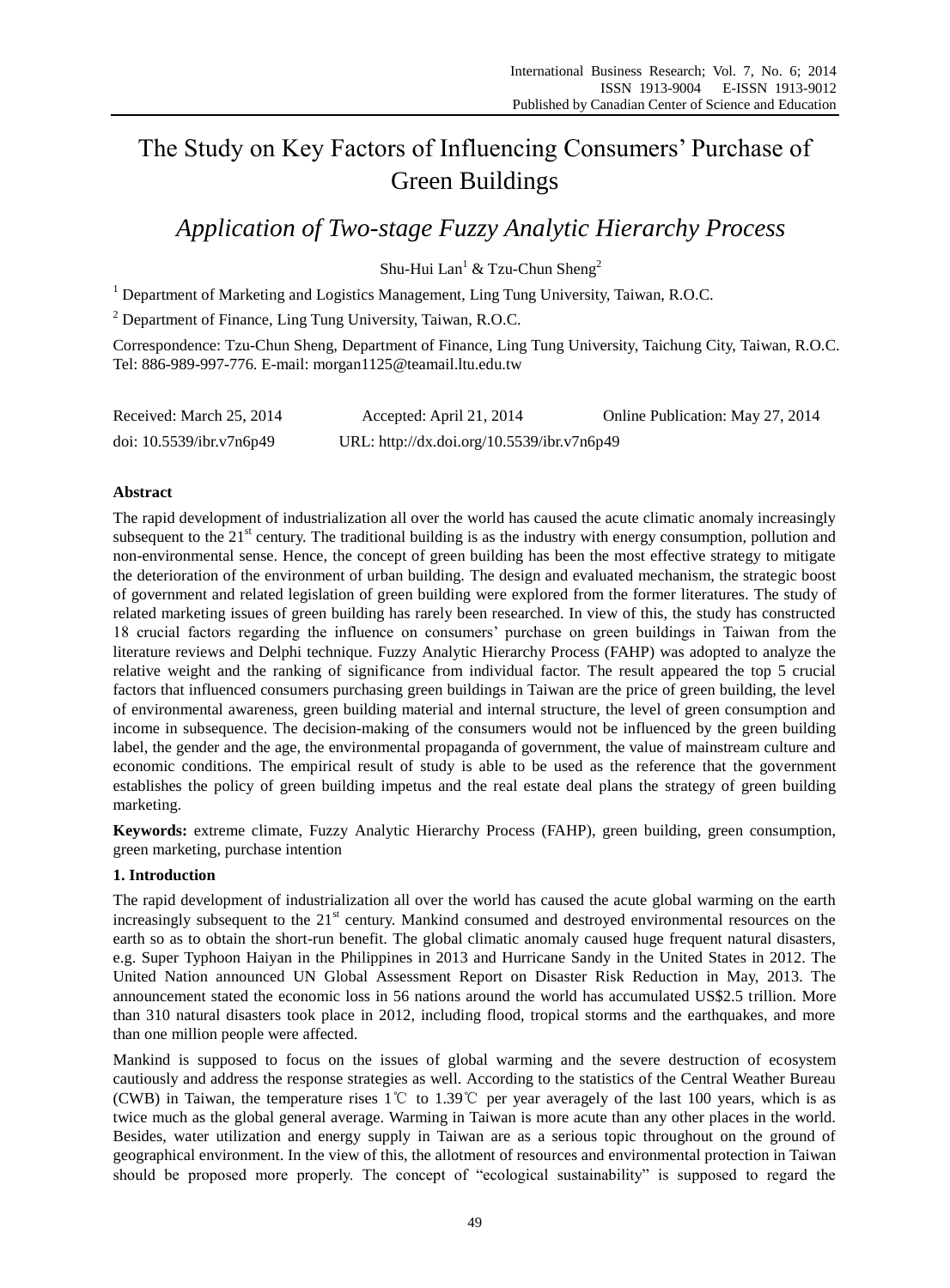developmental issue as the core between government and people (Grace, 2005). Sustainable development emphasizes the relationship between economic development and environmental protection should be valued equally, which enables the posterity of mankind to own the right of using the environmental resources as well. Accordingly, sustainable development contains three principles as "fairness", "sustainability" and "commonality".

Undeniably, the traditional building, consumed the energy and caused the pollution, is a poor environmental industry. The fact of this has been verified by a number of studies and reports recently. The research sampling is taken from the building industry in the UK; Edwards (1998) stated 50% energy, 50% raw materials and 40% resources of a city are consumed by the buildings. It is urged that the government propose the measures of energy saving on buildings and the policies of related environmental protection since the consumption of building occupied the massive resources on the earth. The concept will be integrated into the green design, contained energy, environment and ecology to the future buildings in succession. Overall, the energy consumption of building division comprised about 45% of total consumption in global; furthermore, the emission of greenhouse gas also made up 30%-40% of total emission (Butler, 2008). Building industry consumes about 20%-40% of power energy per year in developed countries (Perez-Lombard, Ortiz, & Pout, 2008). The announcement of Energy Efficiency in Buildings announced the carbon emission from the building division, emitted the most carbon emission, has reached one-third of total volume in the world (World Business Council for Sustainable Development (WBCSD), 2009). Roosa and Jhaveri (2009) pointed out the houses and business divisions in the U.S. not only comprised 39% consumption of national energy consumption, but emitted 38% the emission of carbon dioxide. Architecture and Building Research Institute, Ministry of the Interior in Taiwan stated the rate of reliance on import energy is 99.7%, including 28.3% of national consumption by building industry. The cement volume of building industry in Taiwan has been the second largest country that produces 11 million tons wastes per year.

As a result, the improvement of building design is a vital task for the time being. Also, the concept of green building has been the most effective strategy to mitigate the deterioration of the environment of urban building. The environmental protection and sustainable development are prompted by sustainable building with great effects and assistance (Levin, 1997). Basically, the application of green concept enhanced the energy efficiency and the resource efficiency. The enhancement of energy efficiency enables to reduce the energy consumption and emission of greenhouse gas; on the other hand, the enhancement of energy efficiency enables to reduce the use of construction materials and the produce of construction wastes. Chick and Micklethwaite (2004) declared the building industry may take a practical action of sustainable building to reduce the impact brought about by environment. The use of recycling materials and conduct of green purchase may reduce the produce of wastes under way of constructing and dismantling. The concept of green building has different name around the world, the definition and cultivation of which slightly different as well. Green building, defined as the Environmental Symbiotic Housing in Japan, which is called Ecological Building and Sustainable Building in Europe. The concept emphasizes primarily on the sustainable development issues of ecological balance, conservation, biodiversity and recycling, renewable energy sources and energy saving. It focuses on the enhancement and energy saving of energy efficiency, appropriate use of resources and materials, indoor environmental quality and the correspondence of environmental carrying capacity…etc. in the U.S. and Canada. The concept of green building has been attempted to be defined or stated in the former studies. Tolba (1987) defined green building as the building not only possesses the self-sufficient development, but should not reduce environmental quality under the limited natural environment. The main features of green building are to increase the energy efficiency, enhance the efficiency of resources and materials and maintain the biodiversity, decrease the emission of pollutant and lower the carrying capacity of environment. Consequently, green building is the industry with eco-efficiency. Green building decreased the ecological impact and the use of resources while meeting the needs of consumers and policies to improve both quality of life and economic efficiency of buildings (DeSimone & Frank, 1997). Curwell (2001) reported the relationship between the building design and ecological balance is emphasized by the concept of green building. The factors, such as the ecological benefit, biodiversity, recycling, renewable energy sources and energy saving, decrease of environmental carrying capacity and being around the nature should be taken care of by the design of green building. Moreover, the design of green building has varied the construction of traditional building to reduce the consumption of building energy and operation cost (Tseng, Lin, & Chiu, 2009).

Coping with the climate change in global, BREAM system (Building Research Establishment Environmental Assessment Method) has been preliminarily developed in Britain since 1990. There are 23 sets of BREAM system all over the world, reported by Taiwan Architecture and Building Center (2013). So called "green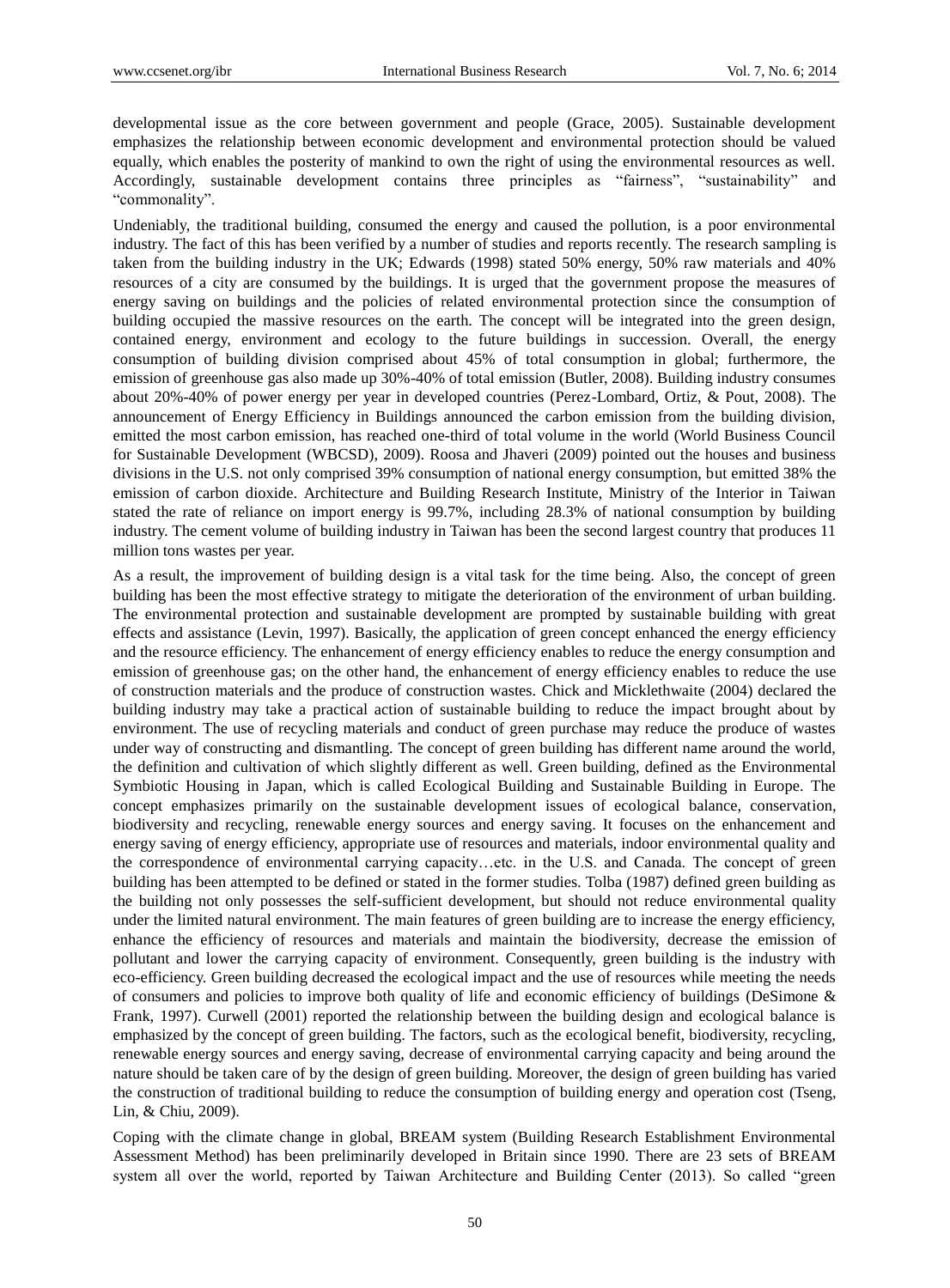building", with energy saving, waste reduction, health and ecology. The establishment of "Green Building" Logo in Taiwan was founded in 1999. There were 4201 cases including the evaluated and qualified green buildings and candidate ones from 2000 to Oct, 2013. Green buildings in private sector, 15.54%, which occupied 653 cases of those; yet, the popularization in private sector is to be strengthened obviously. Therefore, promoting green building not only achieves the efficacy of energy saving and carbon reduction, but enhances the restraint of global warming. The building greening, adequate lighting and biodiversity are promoted by the concept of green building so as to provide people better dwelling environment.

The academia and government unit have placed value on the research documentary regarding the concept of green building gradually. Lee and Yik (2004) considered the government is able to take the allowance, fund supplies, tax deduction and non-refundable credits as the incentives to advance private sector of contractors to execute the construction project on green buildings, which regarding related government policies and laws of green building as the research topic. Reducing the financial barrier on green building execution practically will enhance considerably the contractors' willing to promote the related products with green building. The key to promote the concept of green building successfully includes the proper laws, straightforward evaluation criteria, determinative and competitive advantages and attractive policies. Knuckling under the cost and uncertain concerns to abandon the cases of green building design at all times, contractors are unable to feel either the government incentives or imperative pressure. The hotel industry as the research object, the concept of green building is not only able to deduct resource consumption, but lower operation cost effectively, reported by Jones (2002) and Gunter (2005). The concept of building as the topic with environmental protection enables to enhance business competitive capability on the market, as well as increase long-term benefits. Williams and Dair (2007) stated the main obstacle to develop green building is immature green techniques, higher cost of green materials, difficult constructing conditions, the insufficient green awareness and vague policies. As a whole, the construction method of green building costs higher than traditional one. Comparing the difference between the traditional and green buildings, Kibert (2008) considered the scale of amount on construction influenced green building cost, as the crucial factor. So as to achieve the green building design standard with advanced level, it takes greatly efforts for architects on green building cases; as the result of it, a number of details and techniques of green building design need to take into account. The green goals must be created straightforwardly and executed by architects in the preliminary stage. Earlier the integrated green building design practices, greater efficiency will bring about, less cost. The result found the operation cost on green building is lower, but the real estate is higher in comparison with traditional building by the survey of commercial reasons and obstacles by executing green building in private construction companies, the architects in Hong Kong and Singapore as the survey objects (Chan, Qian, & Lam, 2009). Osmani and O'Reilly (2009) stated the obstacle to the complicated and insufficient promotion system of green building founded by the government. Besides, the contractor plays an important role, promoting the concept of green building. The government needs to be aware of the benefit among the stakeholders respectively in the entire building industry so as to propose the most efficient policies. Prior to the effective encouraged policies are promoted by the government, few of contractors are willing to afford either extra cost or the estimated risk. Zhang, Shen and Wu (2011) reported most of the cases of green building belong to public domain, taking the market of real estate in China as the research target. For the reason of this, the official units execute the cases of green building in light of the legislative regulations and the policy obedience. Overall, the concept of green building is as the marketing strategy brings about the benefits to the contractors, including the deduction of construction cost, the appreciation of land value, the acquisition of funds and the promotion of brand reputation. Jan et al. (2012) proposed the government is supposed to take the cultivation and knowledge of environmental protection as the goal for people rather than the stress on the public awareness of basis knowledge of green building.

The design and evaluated mechanism of green building and the strategic boost of government and related legislation were explored from the former literatures mostly. The study to the related marketing issues of green building has rarely been researched by few scholars. The aim of this study is to make up the insufficiency for the former research. Moreover, the key factor to influence the consumers on purchasing green building in Taiwan will be explored, the hierarchical structure of which is constructed through literature reviews and Delphi technique. The level of significance to the key factor for purchasing green building is acquired by questionnaire with pairwise comparison. In order to eliminate the pairwise comparison value with unduly subjective and imprecise anxiety, respective factor to the relative weights and significance of subsequence is reviewed by the adaptation to Fuzzy Analytic Hierarchy Process. The result of study is able to be used as the reference that the government establishes the policy of green building impetus and the real estate deal plans the strategy of green building marketing.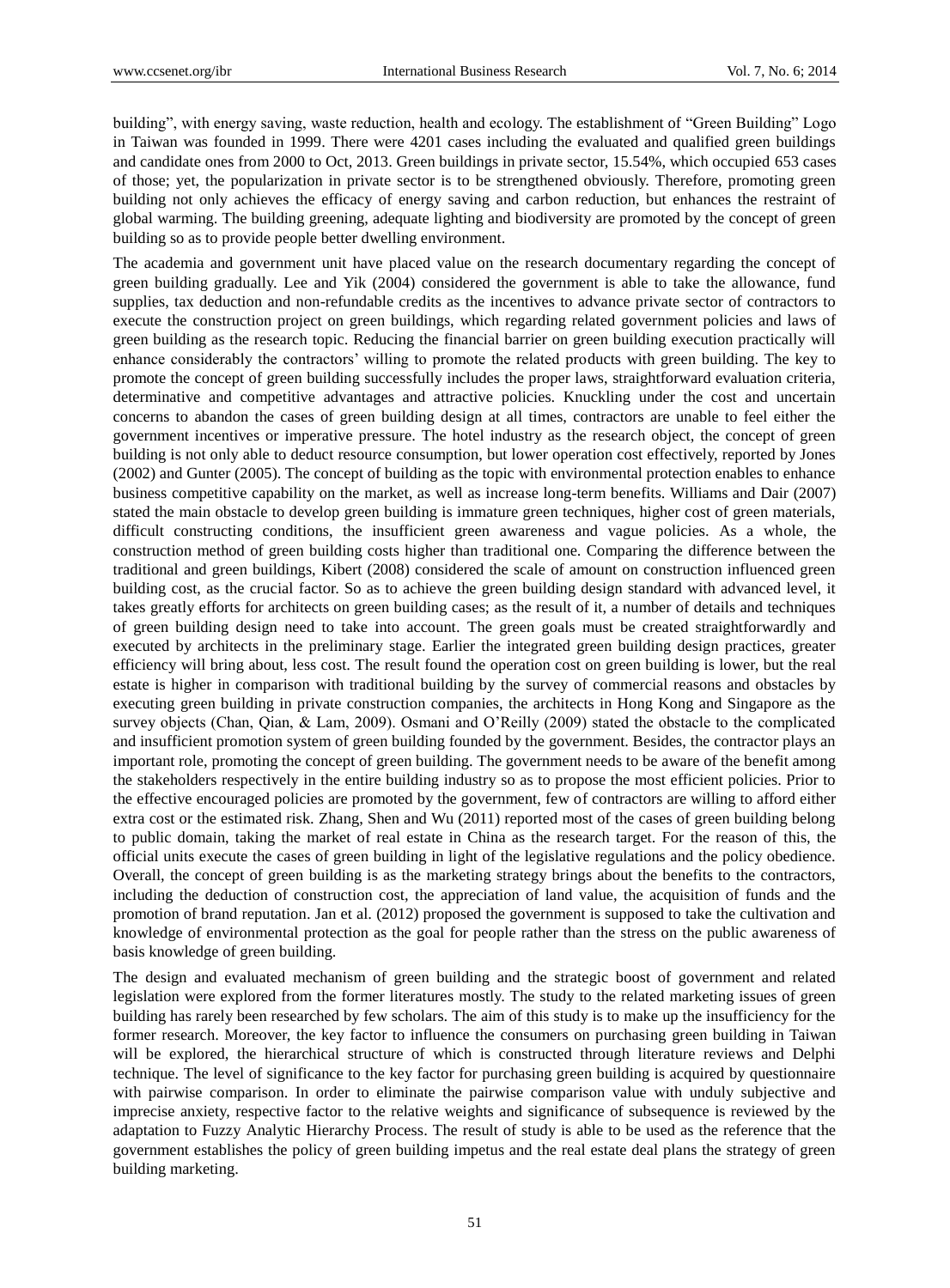#### **2. Methodology**

#### *2.1 Fuzzy Analytic Hierarchy Process*

Van Laarhoven and Pedrycz (1983), using the concept of fuzzy to solve the values in the pairwise comparison matrix with subjectivity, imprecision and vagueness…etc in traditional Analytic Hierarchy Process (AHP), who stated Fuzzy Analytic Hierarchy Process. Literature review and Delphi technique were adopted to construct the hierarchical framework on this study. Following by the establishment of hierarchy architecture, each evaluator respectively enables to give pairwise comparison matrices of the ultimate goal and criteria by a nine-point scale. To ensure the logic judgment of expert or evaluator fulfills the consistency, Consistency Ratio (CR) is used to measure (Saaty, 1980).

$$
CR = \frac{CI}{RI} \tag{1}
$$

Consistency Index (CI) in which  $\lambda_{\text{max}}$  is the maximum eigenvalue, obtains n-dimension of the matrix.

$$
CI = \frac{\lambda_{\text{max}} - n}{n - 1} \tag{2}
$$

For randomly generated weights, Random Index (RI) is the average index. The level of Consistency of matrix is satisfying if the value of CR is less than 0.1.

Buckley (1985) reported the adoption of geometric mean to integrate the opinions of experts enables to enhance consistency and precision of factor judgment. The score of geometric mean from all survey respondents is made up as the middle value of TFN on this study. The largest value and the smallest value of score among all survey respondents are made up respectively as the upper bound and lower bound of TFN. Subsequent to the combined opinions from all experts, the fuzzy positive reciprocal matrix is built immediately.

Lambda-max method reported by Csutora and Buckley (2001) was applied on this study to calculate fuzzy weights. According to the fuzzy positive reciprocal matrix, there are 6 main calculated procedures:

1) Take the judgment matrix  $T_m = [m_{ii'}]$  with the grade of membership as 1 to seek crisp weight  $W_m$ .

$$
W_m = (W_{1m}, W_{2m}, \dots, W_{im}, \dots, W_{nm})
$$
\n(3)

2) Take the judgment matrices  $T_i = [l_{ii}]\$  and  $T_i = [u_{ii}]\$  with the grade of membership as 0 to seek the lower bound weights  $W_l$  and upper bound weights  $W_u$  respectively.  $T_i = [l_{ii'}]$  and  $T_u = [u_{ii'}]$ 

$$
W_l = (W_{1l}, W_{2l}, \dots, W_{il}, \dots, W_{nl})
$$
\n<sup>(4)</sup>

$$
W_u = (W_{1u}, W_{2u}, \dots, W_{iu}, \dots, W_{nu})
$$
\n<sup>(5)</sup>

3) Take the crisp judgment matrix  $T_m$  to proceed Consistency Test.

4) Seek adjustment coefficient to ensure the weight as fuzzy number.

$$
Q_{l} = \min_{1 \leq i \leq n} \left\{ \frac{W_{im}}{W_{il}} \right\} \tag{6}
$$

$$
Q_u = \max_{1 \le i \le n} \left\{ \frac{W_{im}}{W_{iu}} \right\} \tag{7}
$$

5) Seek adjustment lower bound weights  $W_l^*$  and adjustment upper bound weights  $W_u^*$ .

$$
W_l^* = Q_l W_l \tag{8}
$$

$$
W_u^* = Q_u W_u \tag{9}
$$
weights  $\widetilde{W}$ .

6) Integrate  $W_l^*$ ,  $W_m$  and  $W_u^*$ , to obtain fuzzy weights  $\tilde{W}$ .

$$
\tilde{W} = (W_l^*, W_m, W_u^*)
$$
 (10)

 $\tilde{T}_1 = (l_1, m_1, u_1)$  and  $\tilde{T}_2 = (l_2, m_2, u_2)$  are hypothesized as two TFNs. Chen (2000) reported the vertex method can be applied to define the distance between two triangular fuzzy numbers (TFNs), arithmetical method of which is as equation  $(11)$ .

$$
d(\tilde{T}_1, \tilde{T}_2) = \sqrt{\frac{1}{3}[(l_1 - l_2)^2 + (m_1 - m_2)^2 + (u_1 - u_2)^2]}
$$
\n(11)

The use of distance formula is able to make fuzzy number be defuzzier as R.

$$
R = \frac{d}{d^- + d^*}
$$
, where  $d^- = d(\tilde{T}, \tilde{T}^-)$  and  $d^* = d(\tilde{T}, \tilde{T}^*)$  (12)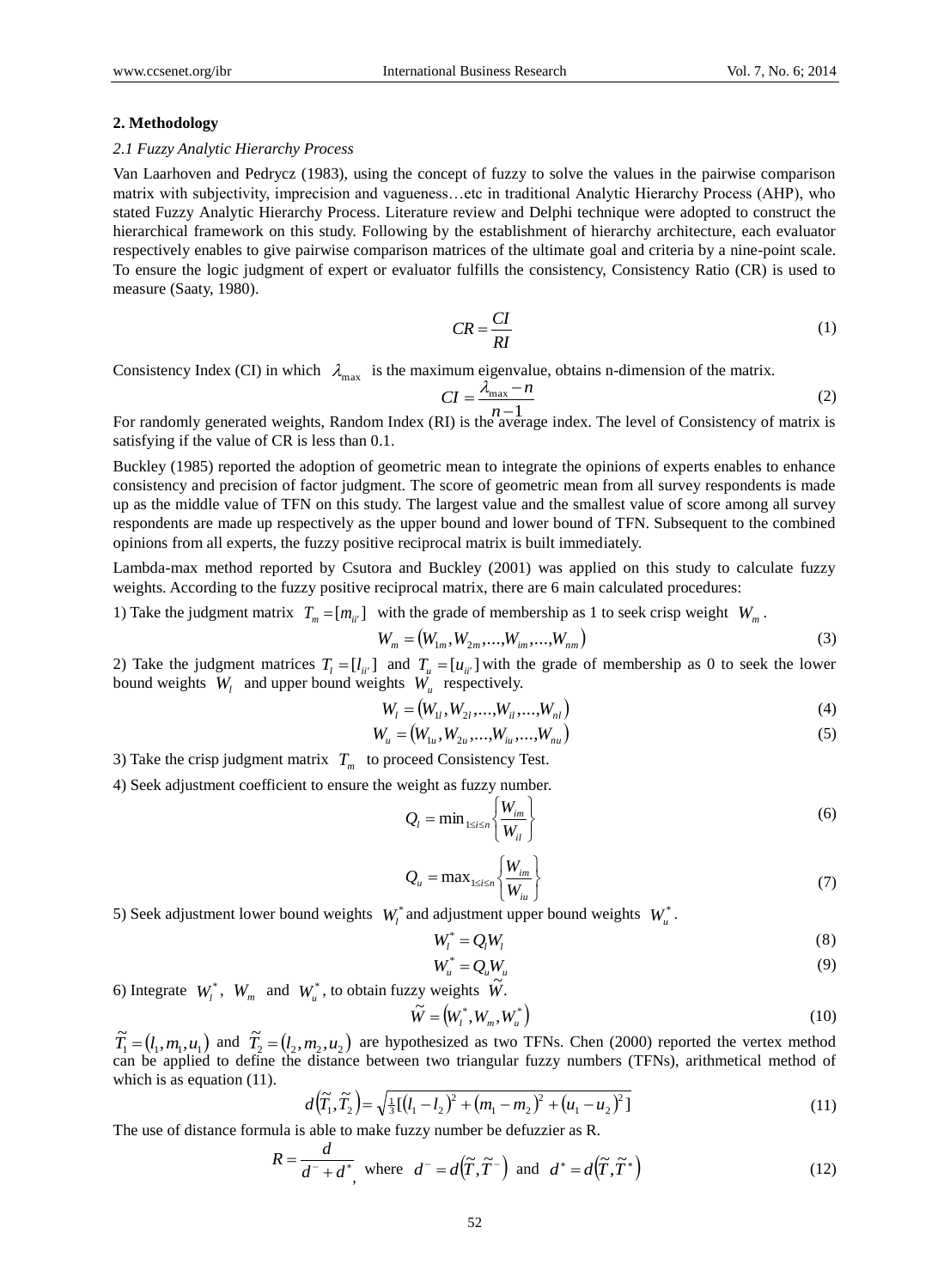The best case value is set up as  $\tilde{T}^* = (1,1,1)$ , and the worst case value is as  $\tilde{T}^- = (0,0,0)$ . The defuzzier is the subsequence of proceeding fuzzy number and produces the adequate index, the benchmark of comparison. On this study, the value of R stands for the value in the wake of defuzzier. The larger the value of R, the more precedential sequence the factor stands for.

#### *2.2 Hierarchical Structure of Problem in Application*

This study is in accordance with the literature review and Delphi technique to construct the hierarchical structure, as the figure 1. The hierarchical structure comprises 3 criteria and 18 sub-criteria.



Figure 1. Hierarchical structure of problem in application

The significance of and intension of each criterion respectively is defined as below:

Gender and age (A1): The study appeared the factor of gender and age is closely associated with consumers' green conduct. Kinnear, Taylor and Ahmed (1974) considered the younger consumers, the more willing to support on the conduct of green consumption. The female participation in the conduct of green consumption is higher than the male. As the result, gender and age of consumer may influence the factor to his/her purchase on green building.

Education (A2): The consumers' education may influence their willing on the purchase of green building.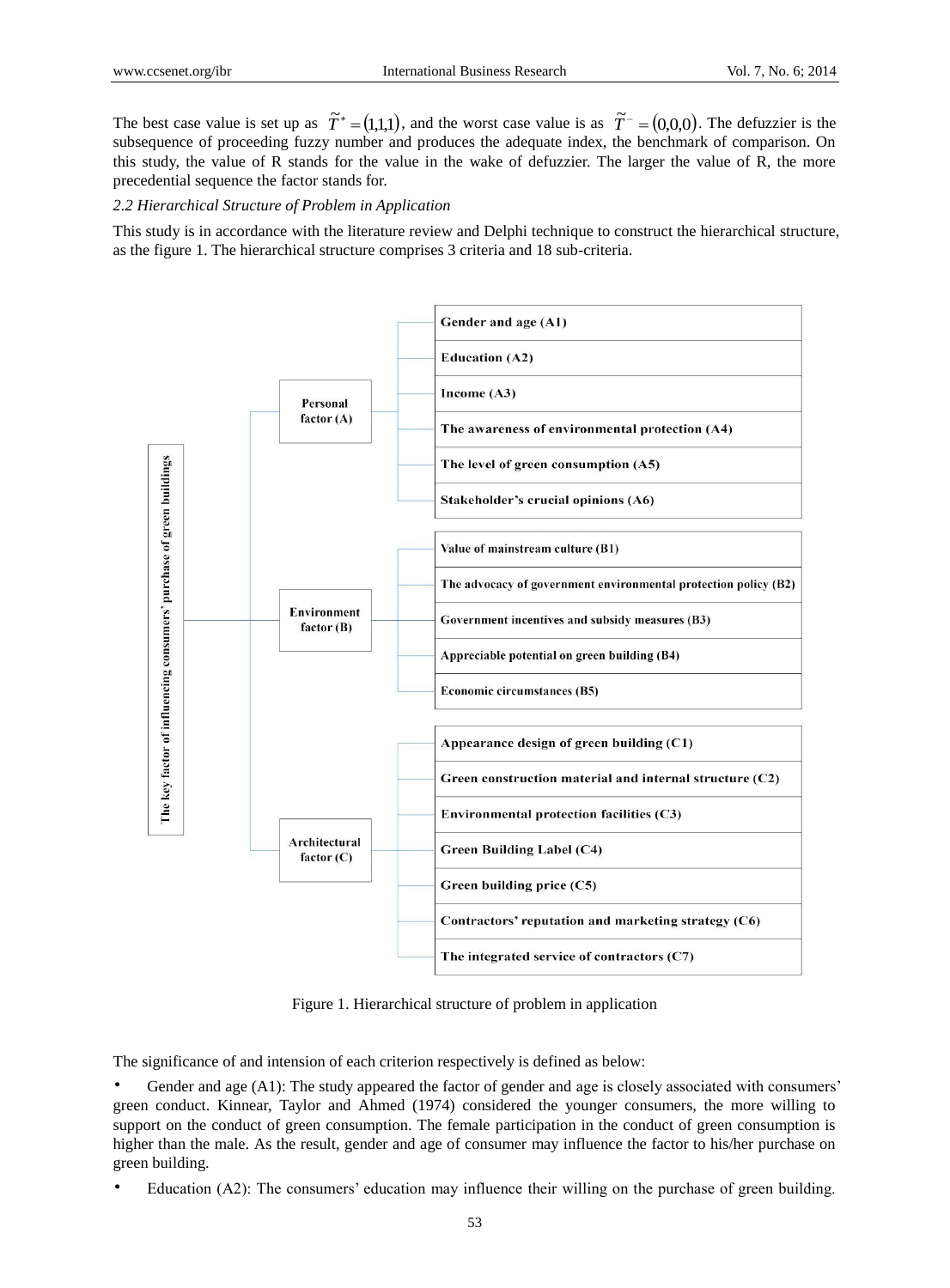Coddington (1993) pointed higher income and education the consumer is, more obvious tendency of green consumption he/she has.

• Income (A3): Generally speaking, the cost and sale price of green building of green building are still higher than the traditional buildings. Consumers' conduct on purchasing house changes gradually while the income is rising. Aside from the living facilities, individual feature of green building is able to attract different consuming group possibly.

• The awareness of environmental protection (A4): The consumers who take the awareness of environmental protection will build individual mode of consuming conduct. The features of environmental product on emphasis enable to increase the consumers' purchase willing. The concept, facilities and appeal of green building attract the consumers who value the environmental protection with awareness.

The level of green consumption (A5): The awareness of environmental protection the consumers have is not able to convert into the conduct of green consumption completely. Hence, the environmental awareness is likely to be interfered by other factors, such as the advertisements, the marketing methods and the commodity price commodity in the realistic and commercial environment. The level of green consumption is defined as the level of involvement and habit of using green products to the purchasers.

Stakeholder's crucial opinions (A6): The consumers are aware of the level of identity the stakeholder purchases on and the level whether they are willing to follow the stakeholder.

• Value of mainstream culture (B1): Mainstream culture means the culture is accepted, identified and participated in by most of people, as well as their values are influenced pragmatically. The concept and the value of mainstream culture of green building comply with the influence on consumers' willing.

The advocacy of government environmental protection policy (B2): By means of advocacy enables the public to be aware of crucial concept and government concrete practices to the environmental protection. The strength of advocacy enables the consumers understand the determination of policy the government took effect as well. The government ought to take public's cultivation and knowledge of environmental protection as the foundation of advocacy on green building (Jan et al., 2012).

• Government incentives and subsidy measures (B3): Promoting the incentives and subsidy measures on environmental protection concept by the government enables the consumers who are keen on green consumption experienced significantly (Lee & Yik, 2004; Zhang et al., 2011). The incentives and subsidy measures carry out the environmental protection policy, promote government image, attract investment, reduce the cost of green commodity, promote related technique on R & D and lead the commercial conduct. Moreover, the incentives and subsidy measures are promoted to benefit the related technique on R  $\&$  D, the procurement of construction materials and facilities in the official department, Green Building Certification, tax reduction and expense subsidy.

• Appreciable potential on green building (B4): Appreciable potential as the significant factor is always considered by investors and consumers who purchase the real estate. Appreciable potential of real estate lies in the excellent location, traffic facilities and building design. Chan et al. (2009) discovered the green building compared with traditional buildings, the operation cost of which is lower, the property is higher. The concept of green building is growing little by little in the heart of either investors or consumers, being likely to be the source of appreciable potential.

• Economic circumstances (B5): Macroeconomic variables such as the economic development, the level of interest rate, inflation rate and each economic indicator influence greatly on the consumers buying the houses. Indeed, it is difficult for the contractors and real estate dealers to alter the external economic factors. Either the investors or consumers are likely to draw back due to the higher cost or price of green buildings during the economic hardship.

• Appearance design of green building (C1): The design of green building is able to reach the result with low consumption and high efficiency while going after the integrated design and project of the building. The appearance design of green building has varied the design construction of traditional building to both deduct the energy consumption and reduce the operation cost (Tseng et al., 2009).

• Green construction material and internal structure (C2): Green construction material is called as environmental construction material. The concept of green construction material means the construction material possesses the features as safe, ecological maintenance, recycled or reuse, energy saving and low consumption of resources. Green construction material and internal structure is the internal space with the characteristics such as sufficient light, well-ventilated and energy saving…etc.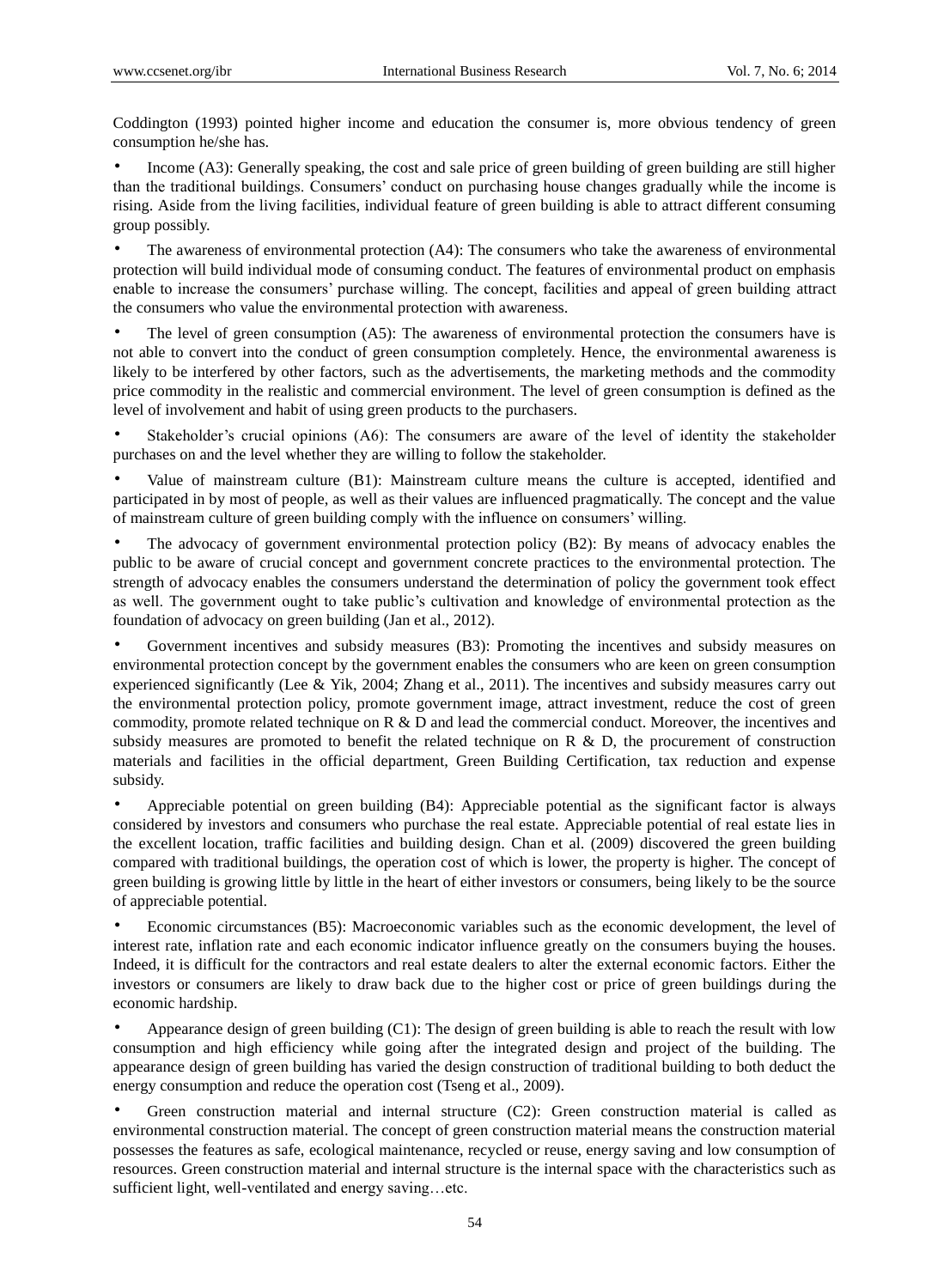• Environmental protection facilities (C3): The environmental protection facilities represent the equipment is unable to cause excessive pollution and harm but energy saving brought about to the earth. Facilities enable to carry out the energy saving or reuse of resources effectively. The waste disposal, waste disposal, energy saving system and environmental monitoring and inspection system are common facilities to the environmental protection.

• Green Building Label (C4): Green Building Label refers to the medal awarded to the buildings with use license or legal buildings in light of green building evaluation indicator by the government. The green building is reviewed promptly subsequent to the examination through Green Building Label Review Committee. There were seven indicators for labeling green buildings including Greenery, On-site Water Retention, Daily Energy Saving, CO2 Reduction, Construction Waste Reduction, Water Resource and Sewage & Garbage Improvement.

• Green building price (C5): One of the obstacles is the high cost of green building reported by Williams and Dair (2007). Kibert (2008) and Zhang et al. (2011) considered the scale of amount on construction as the key factor, influencing the cost of green building. The construction cost reflects the sales price on green building; hence, the factor to purchase the green building is the influence of price.

• Contractors' reputation and marketing strategy (C6): The contractors' reputation is built by promoting the image of environmental protection. The contractors explain the consumers the values of environment and the concrete contribution of participating non-profit events to attain the reliability and identity. The contractors attempt to create the brand of building and the image with high quality by means of drawing up effective marketing strategy.

The integrated service of contractors (C7): The service is passed on to the consumers the outcome they expected. The service contractors offer including project integration, designs, facilities, engineering monitoring and after-sales service. To adapt to the follow-up maintenance and upgrade, the integrated service of contractors will influence the consumers' purchase willing.

# **3. Empirical Results**

On the ground of the statistics by Yung Ching Realty Group, the ratio of buying house through the real estates is 70% in Taiwan. Real Estates possess abundant sales experience to compile and reflect objectively the optimum influence the key factors on purchasing green building as the relative significance. The sampling objective of this study is the real estates in Taiwan, the survey respondents of which aim at the administrative agents. The total 20 copies of expert questionnaires are given out, and the effective questionnaires are 18 copies, the effective ratio of which is 90%. Each expert filled out the questionnaire by pairwise comparison method. Then, the expert questionnaires were complied by advance integration to proceed the analysis by self-written program as FAHP through Matlab.

According to the study method, fuzzy pairwise comparison matrix of each criterion in level 2 is complied as equation (13).

$$
T_2 = \begin{bmatrix} (1,1,1) & (2.00,3.09,6.00) & (0.33,0.97,3.00) \\ (0.17,0.32,0.50) & (1,1,1) & (0.17,0.30,0.50) \\ (0.33,1.03,3.00) & (2.00,3.30,6.00) & (1,1,1) \end{bmatrix}
$$
(13)

The fuzzy judgment matrix as equation (13) is divided into three judgment matrixes as equation (14) to equation (16).

$$
T_{2l} = \begin{bmatrix} 1 & 2.00 & 0.33 \\ 0.17 & 1 & 0.17 \\ 0.33 & 2.00 & 1 \end{bmatrix}
$$
 (14)

$$
T_{2m} = \begin{bmatrix} 1 & 3.09 & 0.97 \\ 0.32 & 1 & 0.30 \\ 1.03 & 3.30 & 1 \end{bmatrix}
$$
 (15)

$$
T_{2u} = \begin{bmatrix} 1 & 6.00 & 3.00 \\ 0.50 & 1 & 0.50 \\ 3.00 & 6.00 & 1 \end{bmatrix}
$$
 (16)

The priority vector weights of three matrixes as equation (14) to equation (16) are calculated as equation (17) to equation (19) respectively.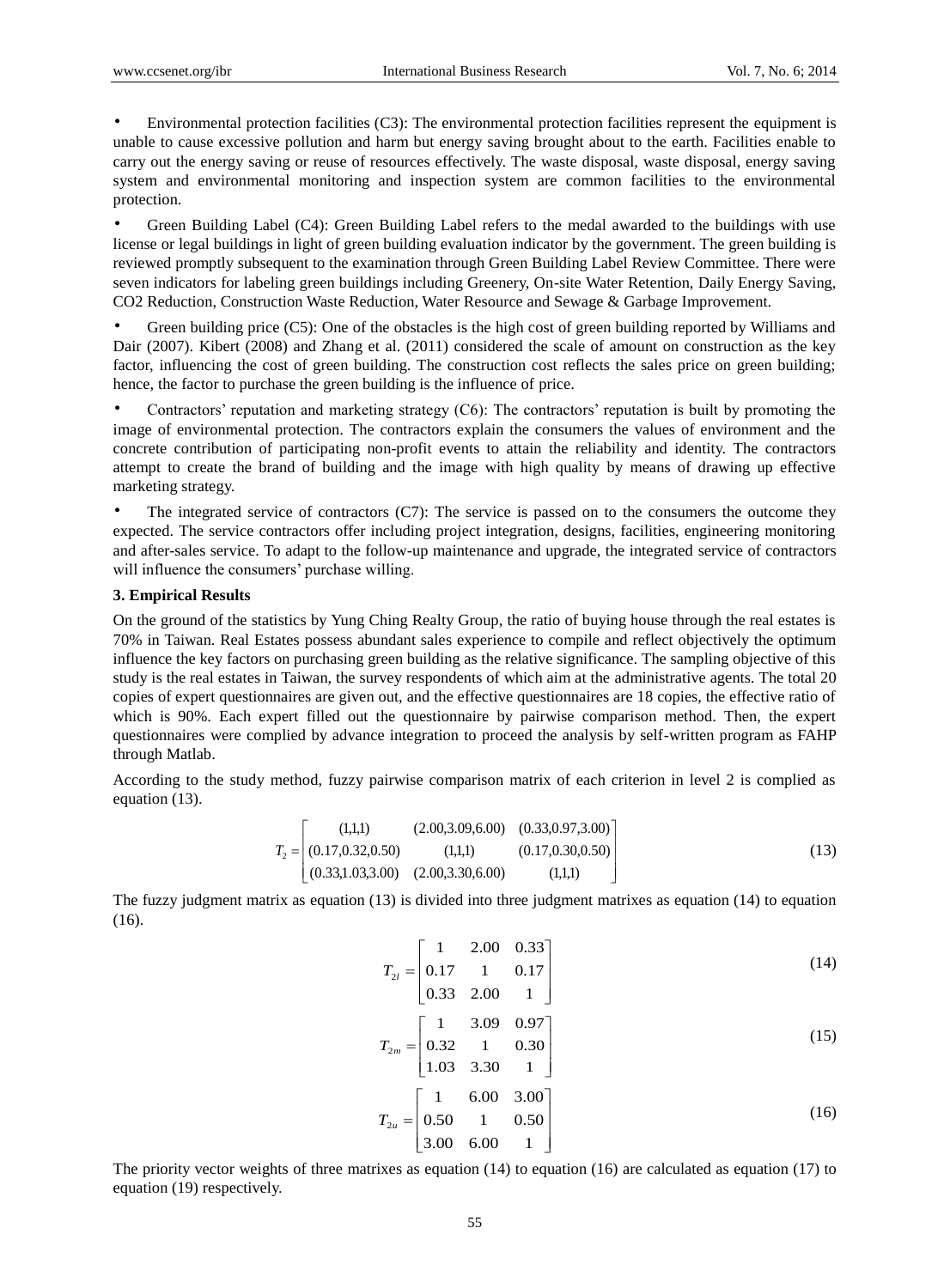$$
W_{2l} = [0.43 \quad 0.14 \quad 0.43] \tag{17}
$$

 $W_{2m} = \begin{bmatrix} 0.42 & 0.14 & 0.44 \end{bmatrix}$  (18)

$$
W_{2u} = [0.45 \quad 0.10 \quad 0.45] \tag{19}
$$

Making use of crisp judgment matrix as equation (15) proceeded Consistency Test to acquire  $\lambda_{\text{max}} = 3.0001$  and  $CI = 0.00005 < 0.1$ . The adjustment coefficients are  $Q_{2l} = 0.9474$  and  $Q_{2u} = 1.3188$ . The adjustment lower bound weights  $(W_{2l}^*)$  and the adjustment upper bound weights  $(W_{2u}^*)$  are obtained as equation (20) and equation (21) respectively.

$$
W_{2l}^* = [0.41 \quad 0.14 \quad 0.41] \tag{20}
$$

$$
W_{2u}^* = [0.59 \quad 0.14 \quad 0.59] \tag{21}
$$

Accordingly, the fuzzy weights of each criterion in level 2 are showed as equation (22) to equation (24).

$$
W_A = [0.41 \quad 0.42 \quad 0.59] \tag{22}
$$

$$
W_p = [0.14 \quad 0.14 \quad 0.14] \tag{23}
$$

$$
W_c = [0.41 \quad 0.44 \quad 0.59] \tag{24}
$$

The fuzzy pairwise comparison matrices of sub-criteria under the personal factor, the environment factor and the architectural factor in level 2 are compiled respectively as equation (25) to equation (27).

|            | (1,1,1)                                             |         |  |                                                                                                          |         |                    | $(0.20, 0.32, 0.50)$ $(0.17, 0.22, 0.33)$ $(0.14, 0.18, 0.33)$ $(0.14, 0.20, 0.33)$ $(0.25, 0.60, 3.00)$       |      |
|------------|-----------------------------------------------------|---------|--|----------------------------------------------------------------------------------------------------------|---------|--------------------|----------------------------------------------------------------------------------------------------------------|------|
|            | (2.00, 3.13, 5.00)                                  | (1,1,1) |  |                                                                                                          |         |                    | $(0.25, 0.50, 3.00)$ $(0.17, 0.37, 4.00)$ $(0.20, 0.38, 2.00)$ $(0.50, 1.99, 6.00)$                            |      |
|            | $(3.00, 4.63, 6.00)$ $(0.33, 2.00, 4.00)$ $(1,1,1)$ |         |  |                                                                                                          |         |                    | $(0.25, 0.67, 3.00)$ $(0.25, 0.91, 3.00)$ $(0.50, 3.08, 5.00)$                                                 | (25) |
| $T_{31} =$ |                                                     |         |  |                                                                                                          |         |                    | $(3.00,5.48,7.00)$ $(0.25,2.72,6.00)$ $(0.33,1.49,4.00)$ $(1,1,1)$ $(0.20,1.33,4.00)$ $(3.00,4.65,7.00)$       |      |
|            |                                                     |         |  | $(3.00,5.08,7.00)$ $(0.50,2.63,5.00)$ $(0.33,1.10,4.00)$ $(0.25,0.75,5.00)$ $(1,1,1)$                    |         |                    | (2.00, 4.05, 7.00)                                                                                             |      |
|            |                                                     |         |  | $(0.33, 1.66, 4.00)$ $(0.17, 0.50, 2.00)$ $(0.20, 0.32, 2.00)$ $(0.14, 0.22, 0.33)$ $(0.14, 0.25, 0.50)$ |         |                    | (1,1,1)                                                                                                        |      |
|            | (1,1,1)                                             |         |  | $(0.25, 0.68, 4.00)$ $(0.17, 0.28, 0.50)$ $(0.20, 0.40, 4.00)$ $(0.33, 1.22, 6.00)$                      |         |                    |                                                                                                                |      |
|            |                                                     |         |  | $(0.25, 1.47, 4.00)$ $(1,1,1)$ $(0.17, 0.38, 2.00)$ $(0.20, 0.45, 2.00)$ $(0.50, 2.15, 3.00)$            |         |                    |                                                                                                                | (26) |
|            |                                                     |         |  | $T_{32} = (2.00, 3.54, 6.00)$ $(0.50, 2.65, 6.00)$ $(1,1,1)$ $(0.33, 1.12, 4.00)$ $(2.00, 4.22, 7.00)$   |         |                    |                                                                                                                |      |
|            |                                                     |         |  | $(0.25, 2.52, 5.00)$ $(0.50, 2.24, 5.00)$ $(0.25, 0.90, 3.00)$                                           | (1,1,1) | (2.00, 3.99, 5.00) |                                                                                                                |      |
|            |                                                     |         |  | $(0.17, 0.82, 3.00)$ $(0.33, 0.47, 2.00)$ $(0.14, 0.24, 0.50)$ $(0.20, 0.25, 0.50)$                      |         | (1,1,1)            |                                                                                                                |      |
|            | (111)                                               |         |  |                                                                                                          |         |                    | $(0.14.0.26.050)$ $(0.17.0.45.2.00)$ $(0.251.51.6.00)$ $(0.17.0.22.050)$ $(0.17.0.47.4.00)$ $(0.22.1.56.5.00)$ |      |

 $\overline{\phantom{a}}$  $(0.33, 2.52, 8.00)$  $\overline{\phantom{a}}$  $(2.00,4.33,6.00)$   $(0.33,1.32,3.00)$   $(0.33,2.24,6.00)$   $(3.00,5.11,8.00)$   $(1,1,1)$   $(0.33,2.15,5.00)$   $(3.00,5.24,7.00)$  $(0.13, 0.20, 0.33)$   $(0.14, 0.38, 2.00)$   $(0.25, 1.14, 3.00)$  $\overline{\phantom{a}}$  $\vert$  (0.33,2.24,6.00) (0.20,0.44,2.00) (1,1,1) (2.00,3.30,6.00) (0.17,0.45,3.00) (0.20,0.94,7.00) (2.00,3.47,5.00)  $\vert$  $(2.00,3.86,7.00)$   $(1,1,1)$   $(0.50,2.27,5.00)$   $(3.00,4.86,7.00)$   $(0.33,0.76,3.00)$   $(0.25,1.70,6.00)$   $(3.00,5.00,6.00)$ J 中  $(0.20, 0.64, 3.00)$   $(0.17, 0.20, 0.33)$   $(0.20, 0.29, 0.50)$   $(0.33, 0.87, 4.00)$   $(0.14, 0.19, 0.33)$   $(0.13, 0.40, 3.00)$   $(1,1,1)$  (0.25,2.15,6.00) (0.17,0.59,4.00) (0.14,1.06,5.00) (0.50,2.66,7.00) (0.20,0.46,3.00) (1,1,1) (0.33,2.52,8.00)  $(0.17,0.66,4.00)$   $(0.14,0.21,0.33)$   $(0.17,0.30,0.50)$   $(1,1,1)$   $(0.13,0.20,0.33)$   $(0.14,0.38,2.00)$   $(0.25,1.14,3.00)$  $\vert$  $\mathbf{L}$  $(0.17, 0.45, 3.00)$   $(0.25, 1.51, 6.00)$   $(0.17, 0.23, 0.50)$   $(0.17, 0.47, 4.00)$   $(0.33, 1.56, 5.00)$ (27)  $T_{33} =$ 

Accordingly, the fuzzy weights of sub-criteria under the personal factor in level 2 are as equation (28) to equation (33).

$$
W_{\rm Al} = [0.05 \quad 0.05 \quad 0.05] \tag{28}
$$

$$
W_{A2} = [0.09 \quad 0.12 \quad 0.22] \tag{29}
$$

$$
W_{A3} = [0.13 \quad 0.21 \quad 0.24]
$$
 (30)

$$
W_{A4} = [0.17 \quad 0.30 \quad 0.30] \tag{31}
$$

$$
W_{AS} = [0.17 \quad 0.25 \quad 0.31] \tag{32}
$$

$$
W_{A6} = \begin{bmatrix} 0.05 & 0.07 & 0.09 \end{bmatrix}
$$
 (33)

The fuzzy weights of sub-criteria under the environment factor in level 2 are as equation (34) to equation (38).

$$
W_{B1} = [0.09 \quad 0.11 \quad 0.23] \tag{34}
$$

$$
W_{B2} = [0.09 \quad 0.15 \quad 0.21] \tag{35}
$$

$$
W_{B3} = \begin{bmatrix} 0.28 & 0.36 & 0.37 \end{bmatrix}
$$
 (36)

$$
W_{B4} = [0.19 \quad 0.31 \quad 0.31] \tag{37}
$$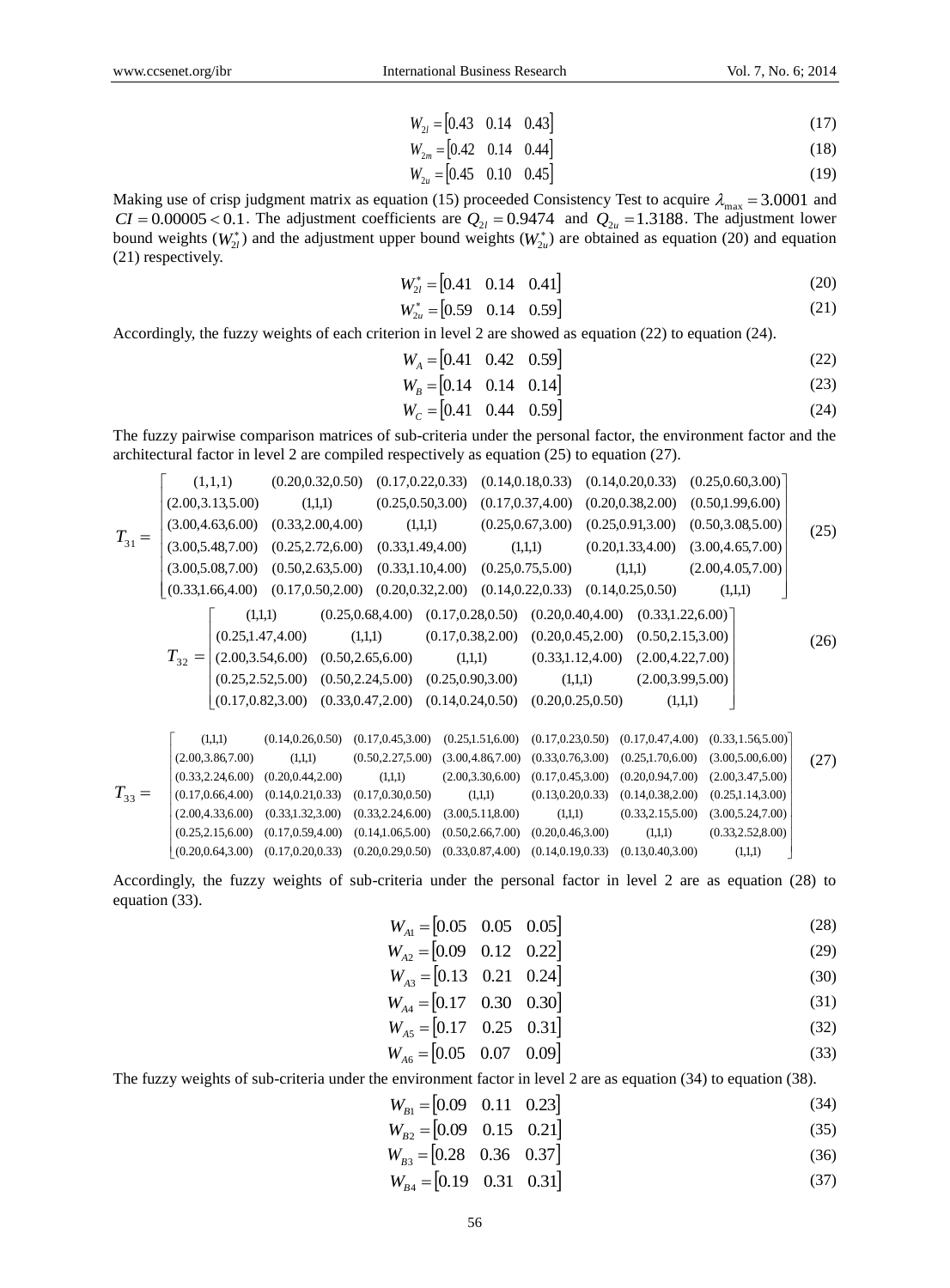| $W_{B5} = [0.08 \quad 0.08 \quad 0.12]$ |  |  |  |  | (38) |
|-----------------------------------------|--|--|--|--|------|
|-----------------------------------------|--|--|--|--|------|

The fuzzy weights of sub-criteria under the architectural factor in level 2 are as equation (39) to equation (45).

| $W_{C_1} = \begin{bmatrix} 0.05 & 0.07 & 0.15 \end{bmatrix}$ |  | (39) |
|--------------------------------------------------------------|--|------|
| $W_{C2} = [0.21 \ 0.26 \ 0.29]$                              |  | (40) |
| $W_{C3} = [0.12 \quad 0.14 \quad 0.26]$                      |  | (41) |
| $W_{C4} = \begin{bmatrix} 0.04 & 0.05 & 0.09 \end{bmatrix}$  |  | (42) |
| $W_{cs} = [0.20 \quad 0.29 \quad 0.29]$                      |  | (43) |
| $W_{cs} = [0.06 \quad 0.14 \quad 0.27]$                      |  | (44) |
| $W_{C7} = [0.05 \quad 0.05 \quad 0.09]$                      |  | (45) |

After that, the fuzzy weights of each criterion in level 2 multiplied by the fuzzy weights of each sub-criteria. The defuzzier values (R) of each sub-criteria and final fuzzy weights are presented in table 1.

| Table 1. Final fuzzy weights and Defuzzier values |
|---------------------------------------------------|
|---------------------------------------------------|

| Rank           | Sub-Criteria                                                    | <b>Final Fuzzy Weights</b> | Defuzzier (R)<br>Values |
|----------------|-----------------------------------------------------------------|----------------------------|-------------------------|
| $\mathbf{1}$   | Green building price (C5)                                       | (0.0828, 0.1296, 0.1737)   | 0.1331                  |
| 2              | The awareness of environmental protection (A4)                  | (0.0697, 0.1286, 0.1798)   | 0.1327                  |
| 3              | Green construction material and internal structure (C2)         | (0.0850, 0.1127, 0.1734)   | 0.1283                  |
| $\overline{4}$ | The level of green consumption (A5)                             | (0.0672, 0.1069, 0.1823)   | 0.1267                  |
| 5              | Income $(A3)$                                                   | (0.0510, 0.0909, 0.1391)   | 0.0996                  |
| 6              | Contractors' reputation and marketing strategy (C6)             | (0.0236, 0.0617, 0.1611)   | 0.0985                  |
| 7              | Environmental protection facilities (C3)                        | (0.0474, 0.0633, 0.1516)   | 0.0975                  |
| 8              | Education (A2)                                                  | (0.0384, 0.0495, 0.1330)   | 0.0839                  |
| 9              | Appearance design of green building (C1)                        | (0.0199, 0.0304, 0.0902)   | 0.0556                  |
| 10             | Government incentives and subsidy measures (B3)                 | (0.0381, 0.0486, 0.0501)   | 0.0459                  |
| 11             | Appreciable potential on green building (B4)                    | (0.0257, 0.0417, 0.0417)   | 0.0371                  |
| 12             | Stakeholder's crucial opinions (A6)                             | (0.0193, 0.0279, 0.0544)   | 0.0369                  |
| 13             | The integrated service of contractors (C7)                      | (0.0197, 0.0214, 0.0558)   | 0.0362                  |
| 14             | Green Building Label (C4)                                       | (0.0172, 0.0225, 0.0506)   | 0.0334                  |
| 15             | Gender and age (A1)                                             | (0.0185, 0.0192, 0.0269)   | 0.0219                  |
| 16             | The advocacy of government environmental protection policy (B2) | (0.0126, 0.0201, 0.0282)   | 0.0213                  |
| 17             | Value of mainstream culture (B1)                                | (0.0117, 0.0142, 0.0315)   | 0.0210                  |
| 18             | Economic circumstances (B5)                                     | (0.0107, 0.0107, 0.0156)   | 0.0125                  |

It will be seen from the defuzzier values (R) in Table 1 that the top 5 key factors influence the consumers on purchasing the green buildings are "Green building price" (R=0.1331), "The awareness of environmental protection" (R=0.1327), "Green construction material and internal structure" (R=0.1283), "The level of green consumption" (R=0.1267)and "Income" (R=0.0996). Comparatively speaking, the key factors are unable to influence the consumers on purchasing such as "Economic circumstances" (R=0.0125), "Value of mainstream culture" (R=0.0210), "The advocacy of government environmental protection policy" (R=0.0213), "Gender and age" (R=0.0219) and whether obtained "Green Building Label" (R=0.0334).

Green building price is the most taken account of by consumers. For most of consumers, purchasing the house is the major policy decision in their lives. Longer time and more aspects need to be taken into account for consumers, wherefore the sum of money on purchasing the houses is far higher than purchasing the common articles. The result is echoed mutually with the study made up by Cheng et al. (2013). Cheng et al. (2013)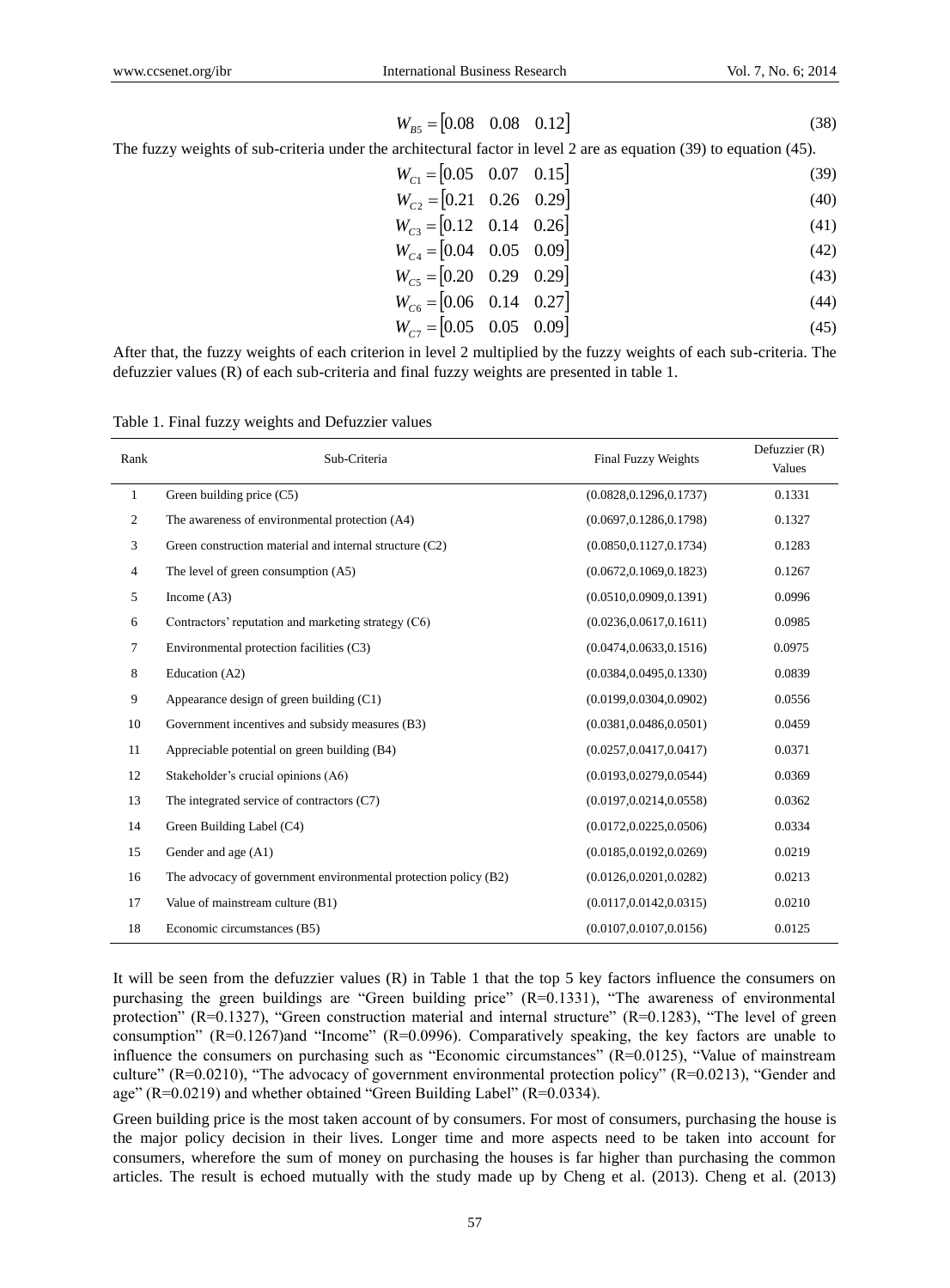described the public call in question on the cost of green building is far higher than the common ones, which became the main obstacle to development the green building in public. Generally speaking, the ratio of the construction cost of small-scale residence is merely approximate 20%~30% of general budget in Taiwan. Increased cost as the green building technique is  $10\% \sim 15\%$  of the original budget though, economizing roughly NT\$35,000~\$40,000 per year on utility bills, as well as extending construction lifecycle near 20 years. Hence, green building which is by no means of high-priced building is proved. The promotion and marketing of green building are aimed at to strengthen the advocacy of cost-benefit analysis.

The second significant factor to influence consumers on purchasing green building is "the awareness of environmental protection". Sheth, Newman and Gross (1991) accounted for the green related products are unable to accept on sale at all times caused by people who are fail to be understood the real request on the awareness of environmental protection and the consumption. The consumers take the awareness of environmental protection and concept as the mode of individual consumption conduct. Consequently, the promotion and marketing strategies need to inspire the awareness of environmental protection for consumers aside from the government or the contractors require understanding the public's the level of the awareness of environmental protection positively. "Green construction material and internal structure" is the third influence on green building purchase, representing besides the purpose of the deduction of waste, recycling and reuse for the construction materials, either the construction or the house structure contains the safety with fireproof and shock-proof.

The fourth significant factor is "The level of green consumption". The so-called green consumption not only includes using green product up, but contains the energy use effectively, resources recycling and the concept of non-excessive consumption on the protection of environment and ecology during the consumption process. Green consumption aims at protecting the eco-environment aside form fulfilling people's consuming requests. Nevertheless, Taiwanese public have the awareness of environmental protection in common, the concept and conduct on green consumption has not matured yet currently, causing the blind consumption. It is proposed to strengthen the consumers' awareness of environmental protection to promote the level of green consumption on the promotion strategy of green building.

"Income" which influences the consumers to purchase green buildings is the fifth significant factor. Most families are influenced to purchase the house by the house prices except for the consumers at the top of the economic pyramid. In accordance with the data of Construction and Planning Agency Ministry of the Interior (CPAMI) announced the housing price and income ratio (PIR) has risen from 5.37 times in Q1 up to 8.40 times in Q2 in 2003. Accordingly, the real estate agents are proposed to aim at the survey of the public's income as well as construct the market segmentation properly. Then, the customers with different income segmentation are offered different green buildings.

Besides, the empirical results exposure other notable messages. First of all, "Green Building Label" (R=0.0334) is not quite valued by the consumers, for the possible reason of which the consumers are not familiar with the establishment of Green Building Label. Thus, the government should extend the advocacy of Green Building Label, which enables the consumers to understand the implication of Green Building Label impressively. Both contractors and real estate agencies are supposed to apply various publicized methods and instruct the consumers to obtain the intent and significance of Green Building Label. Second, less impact on the factors as "Contractors' reputation and marketing strategy" (R=0.0213) and Value of mainstream culture (R=0.0210) is explored by the analysis result. Finally, "Economic circumstances" (R=0.0125) is relatively the least key factor that appeared the macroeconomic variables such as the economic development, the interest rate standard, inflation ratio and macroeconomic variables such as the economic development, the level of interest rate, inflation rate and each economic indicator influence greatly on the consumers buying the green houses. From it to be inferred, the decision making of purchasing green building will not be influenced by economic environment transition as long as the consumers who are willing to purchase may afford to pay on green building by their income.

#### **4. Conclusion**

The development of green building has formed preliminarily subsequent to the establishment of evaluated indicator since 1999. Green Building Label began to accept the application in 2001. The cases of applying are increased gradually all the year round, yet the most are the public building (the construction cost is NT\$50 million above) as mandatory applications. This study adopted FAHP to discuss and analyze the key factors for customers to purchase the green building so as to promote and marketing the green building in private sector. The contribution of respective factor to the relative weights and significance of subsequence is able to be the reference regarding the establishment developed by government and the marketing strategies drawn up by real estate agencies.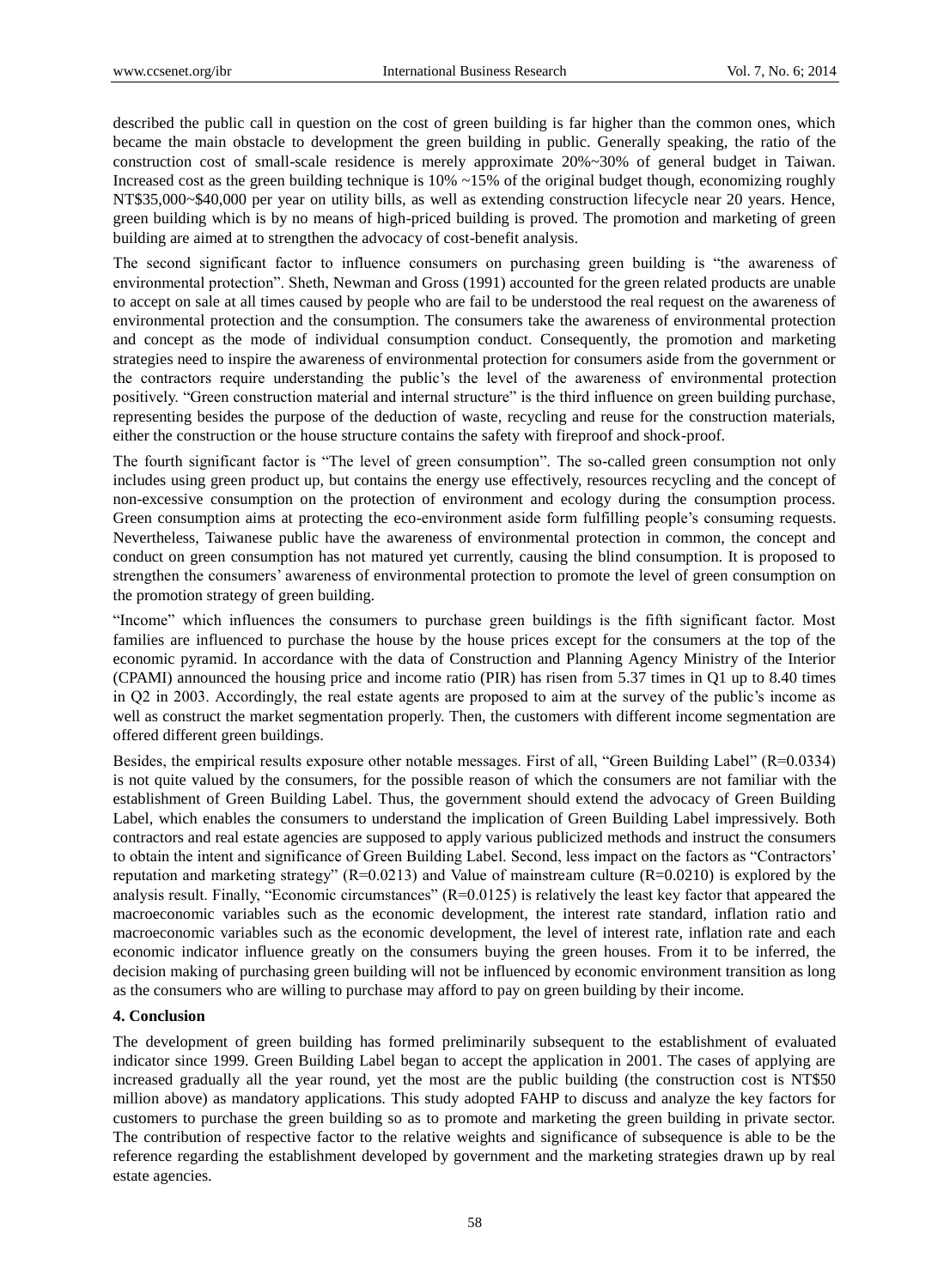"Green building price", the consumers think highly of the most according to the study result among all the factors. However, the stereotype of the high price for green building has rooted in common people, as the result, the advocacy should be emphasized on the cost-benefit analysis aiming at the promotion and marketing of green building. "The awareness of environmental protection" is the secondary factor to impact the consumers to purchase the green building. Consequently, the promotion and marketing strategies need to inspire the awareness of environmental protection for consumers aside from the government or the contractors require understanding the public's the level of the awareness of environmental protection positively. "Green construction material and internal structure" is the third influence on green building purchase, representing besides the purpose of the deduction of waste, recycling and reuse for the construction materials, either the construction or the house structure contains the safety with fireproof and shock-proof. The fourth significant factor is "The level of green consumption". The concept and conduct on green consumption has not matured yet currently, causing the blind consumption. It is proposed to strengthen the consumers' awareness of environmental protection to promote the level of green consumption on the promotion strategy of green building. "Income" which influences the consumers to purchase green buildings is the fifth significant factor. Accordingly, the real estate agencies are proposed to aim at the survey of the public's income as well as construct the market segmentation properly.

Moreover, seeing that the consumers ignored neither the importance nor the familiarity with the establishment of "Green Building Label", the government should extend the advocacy of Green Building Label as well as the contractors and real estate agencies are supposed to apply various publicized methods and instruct the consumers to obtain the intent and significance of Green Building Label. Less impact on the factors as "Contractors' reputation and marketing strategy" and Value of mainstream culture explored by the analysis result. "Economic circumstances" is relatively the least key factor at last. While the consumers' income may support the decision making of purchasing green building, it will not be influenced by economic environment transition.

Environmental and eco-protection is the evitable issue that the mankind should comply with no matter takes place at the moment or in the future. The major key point to all environmental concerns lies on the attitude of awareness of environmental protection and green consumption conduct. As long as the intangible awareness of environmental protection is transformed into concrete greening action, the resources on the earth will be maintained effectively and reduce the loss of life property the natural disasters brought about. The energy consumption of construction has occupied the massive resources; accordingly, it is urged the promotion and marketing of green building be publicized all over the world.

## **References**

- Buckley, J. J. (1985). Fuzzy hierarchical analysis. *Fuzzy Sets and Systems, 17*, 233–247. http://dx.doi.org/10.1016/0165-0114(85)90090-9
- Butler, D. (2008). Architects of a low-energy future. *Nature, 452*(7187), 520–523. http://dx.doi.org/10.1038/452520a
- Chan, E. H. W., Qian, Q. K., & Lam, P. T. I. (2009). The market for green building in developed Asian cities: The perspectives of building designers. *Energy Policy, 37*(8), 3061–3070. http://dx.doi.org/10.1016/j.enpol.2009.03.057
- Chen, C. T. (2000). Extensions of TOPSIS for group decision-making under fuzzy environment. *Fuzzy Sets and Systems, 144*, 1–9. http://dx.doi.org/10.1016/S0165-0114(97)00377-1
- Cheng, M. J., Lo, J. H., Hsu, H. M., Wu, T. Y., Liao, F. C., & Pan, H. M. (2013). Study of constructional costs in school with green building. *Journal of Architecture, 84*, 25–38.
- Chick, A., & Micklethwaite, P. (2004). Specifying recycled: Understanding UK architects' and designers' practices and experience. *Design Studies, 25*(3), 251–273. http://dx.doi.org/10.1016/j.destud.2003.10.009
- Coddington, W. (1993). *Environmental marketing: Positive strategies for reaching the green consumer*. New York, NY: McGraw-Hill.
- Csutora, R., & Buckley, J. J. (2001). Fuzzy hierarchical analysis: The Lambda-max method. *Fuzzy Sets and Systems, 120*, 181–195. http://dx.doi.org/10.1016/S0165-0114(99)00155-4
- Curwell, S. (2001). *Building consensus on sustainable urban development*. Cambridge, U.K.: Eclipse Research Consultants.
- DeSimone, L. D., & Frank, P. (1997). *ECO-efficiency*. Cambridge, Massachusetts: The MIT Press.
- Edwards, B. (1998). *Green buildings pay*. NY: Spon Press. http://dx.doi.org/10.4324/9780203235904